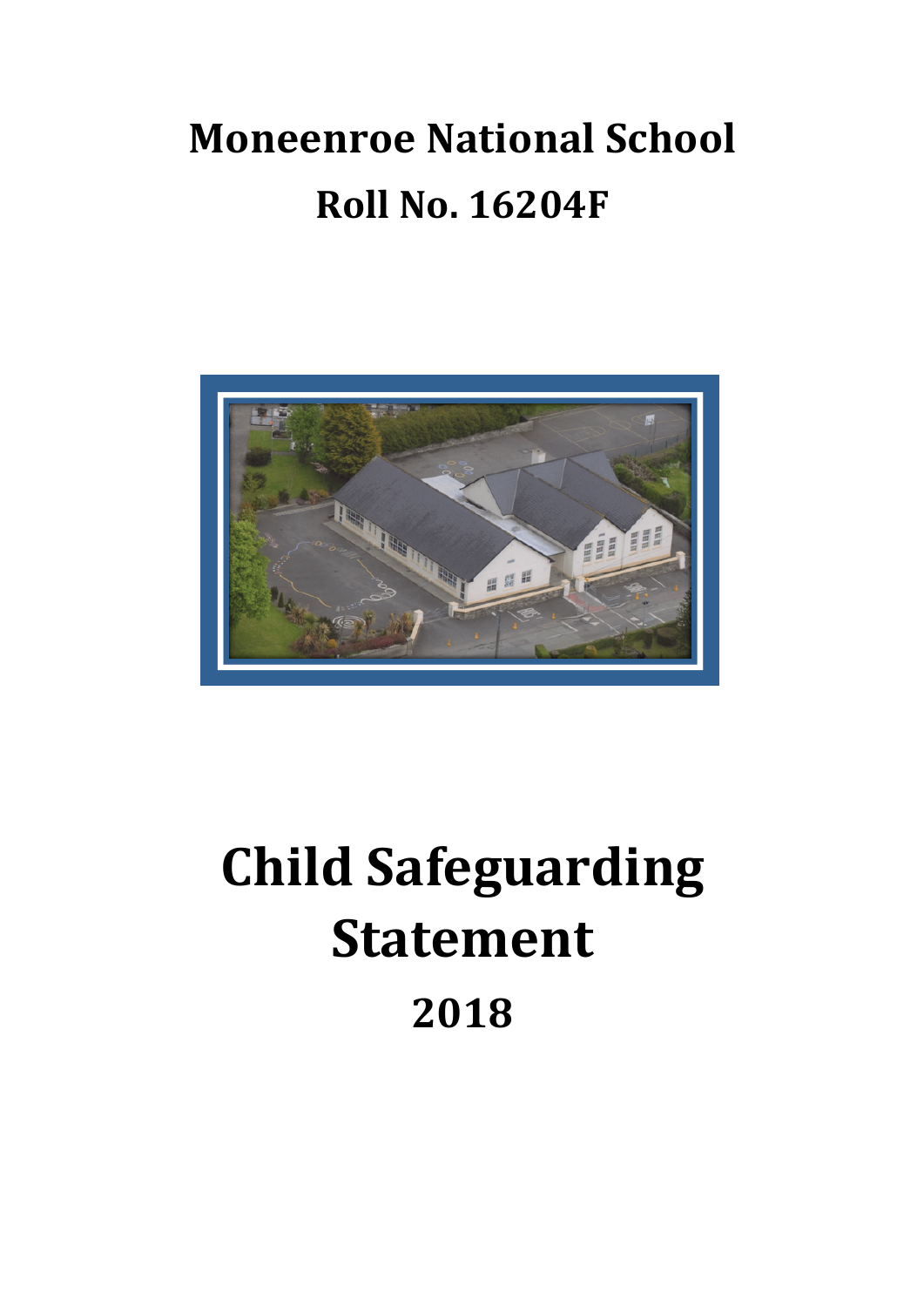Moneenroe National School is a primary school providing primary education to pupils from Junior Infants to Sixth Class.

In accordance with the requirements of the Children First Act 2015, Children First: National Guidance for the Protection and Welfare of Children 2017, the Child Protection Procedures for Primary and Post Primary Schools 2017 and Tusla Guidance on the preparation of Child Safeguarding Statements, the Board of Management of Moneenroe National School has agreed the Child Safeguarding Statement set out in this document.

- 1 The Board of Management has adopted and will implement fully and without modification the Department's Child Protection Procedures for Primary and Post Primary Schools 2017 as part of this overall Child Safeguarding Statement
- 2 The Designated Liaison Person (DLP) is Mr. Philip Lonergan, Principal Teacher.
- 3 The Deputy Designated Liaison Person (Deputy DLP) is Ms. Martha Dunphy, Deputy Principal.
- 4 The Board of Management recognises that child protection and welfare considerations permeate all aspects of school life and must be reflected in all of the school's policies, procedures, practices and activities In its policies, procedures, practices and activities, the school will adhere to the following principles of best practice in child protection and welfare:

The school will:

- recognise that the protection and welfare of children is of paramount importance, regardless of all other considerations;
- fully comply with its statutory obligations under the Children First Act 2015 and other relevant legislation relating to the protection and welfare of children;
- fully co-operate with the relevant statutory authorities in relation to child protection and welfare matters
- adopt safe practices to minimise the possibility of harm or accidents happening to children and protect workers from the necessity to take unnecessary risks that may leave themselves open to accusations of abuse or neglect;
- develop a practice of openness with parents and encourage parental involvement in the education of their children; and
- fully respect confidentiality requirements in dealing with child protection matters.

The school will also adhere to the above principles in relation to any adult pupil with a special vulnerability.

- 5 The following procedures/measures are in place:
	- In relation to any member of staff who is the subject of any investigation (howsoever described) in respect of any act, omission or circumstance in respect of a child attending the school, the school adheres to the relevant procedures set out in Chapter 7 of the Child Protection Procedures for Primary and Post-Primary Schools 2017 and to the relevant agreed disciplinary procedures for school staff which are published on the DES website.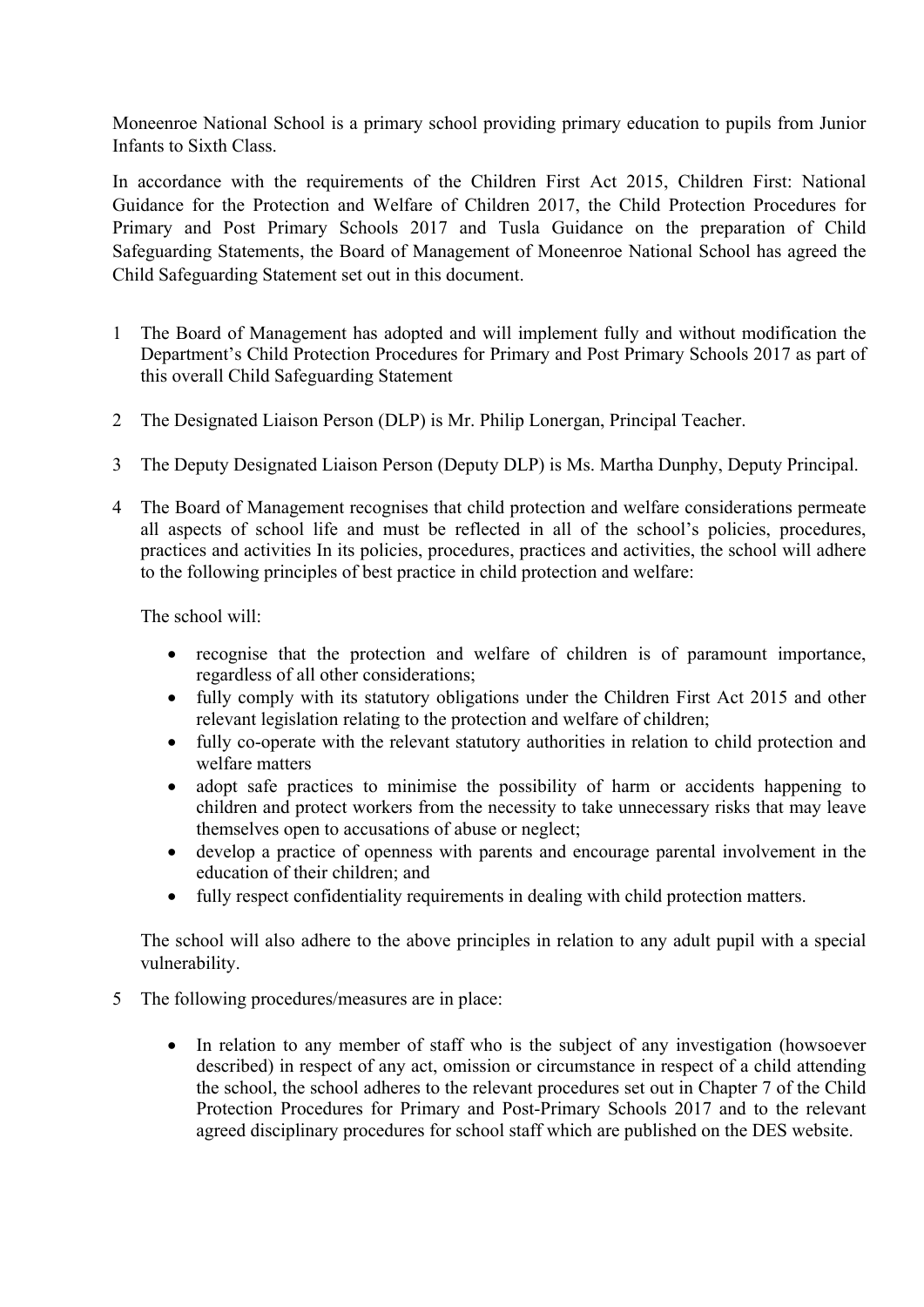- In relation to the selection or recruitment of staff and their suitability to work with children, the school adheres to the statutory vetting requirements of the National Vetting Bureau (Children and Vulnerable Persons) Acts 2012 to 2016 and to the wider duty of care guidance set out in relevant Garda vetting and recruitment circulars published by the DES and available on the DES website.
- In relation to the provision of information and, where necessary, instruction and training, to staff in respect of the identification of the occurrence of harm (as defined in the 2015 Act) the school-
	- $\triangleright$  Has provided each member of staff with a copy of the school's Child Safeguarding Statement
	- $\triangleright$  Ensures all new staff are provided with a copy of the school's Child Safeguarding Statement
	- $\triangleright$  Encourages staff to avail of relevant training
	- $\triangleright$  Encourages Board of Management members to avail of relevant training
	- $\triangleright$  The Board of Management maintains records of all staff and Board member training
- In relation to reporting of child protection concerns to Tusla, all school personnel are required to adhere to the procedures set out in the Child Protection Procedures for Primary and Post-Primary Schools 2017, including in the case of registered teachers, those in relation to mandated reporting under the Children First Act 2015.
- In this school the Board has appointed the above named DLP as the "relevant person" (as defined in the Children First Act 2015) to be the first point of contact in respect of the s child safeguarding statement.
- All registered teachers employed by the school are mandated persons under the Children First Act 2015.
- In accordance with the Children First Act 2015, the Board has carried out an assessment of any potential for harm to a child while attending the school or participating in school activities. A written assessment setting out the areas of risk identified and the school's procedures for managing those risks is attached as an appendix to this statement.
- The various procedures referred to in this Statement can be accessed via the school's website, the DES website or will be made available on request by the school.
- 6 This statement has been published on the school's website and has been provided to all members of school personnel, the Parents' Association and the patron. It is readily accessible to parents and guardians on request. A copy of this Statement will be made available to Tusla and the Department if requested.
- 7 This Child Safeguarding Statement will be reviewed annually or as soon as practicable after there has been a material change in any matter to which this statement refers.